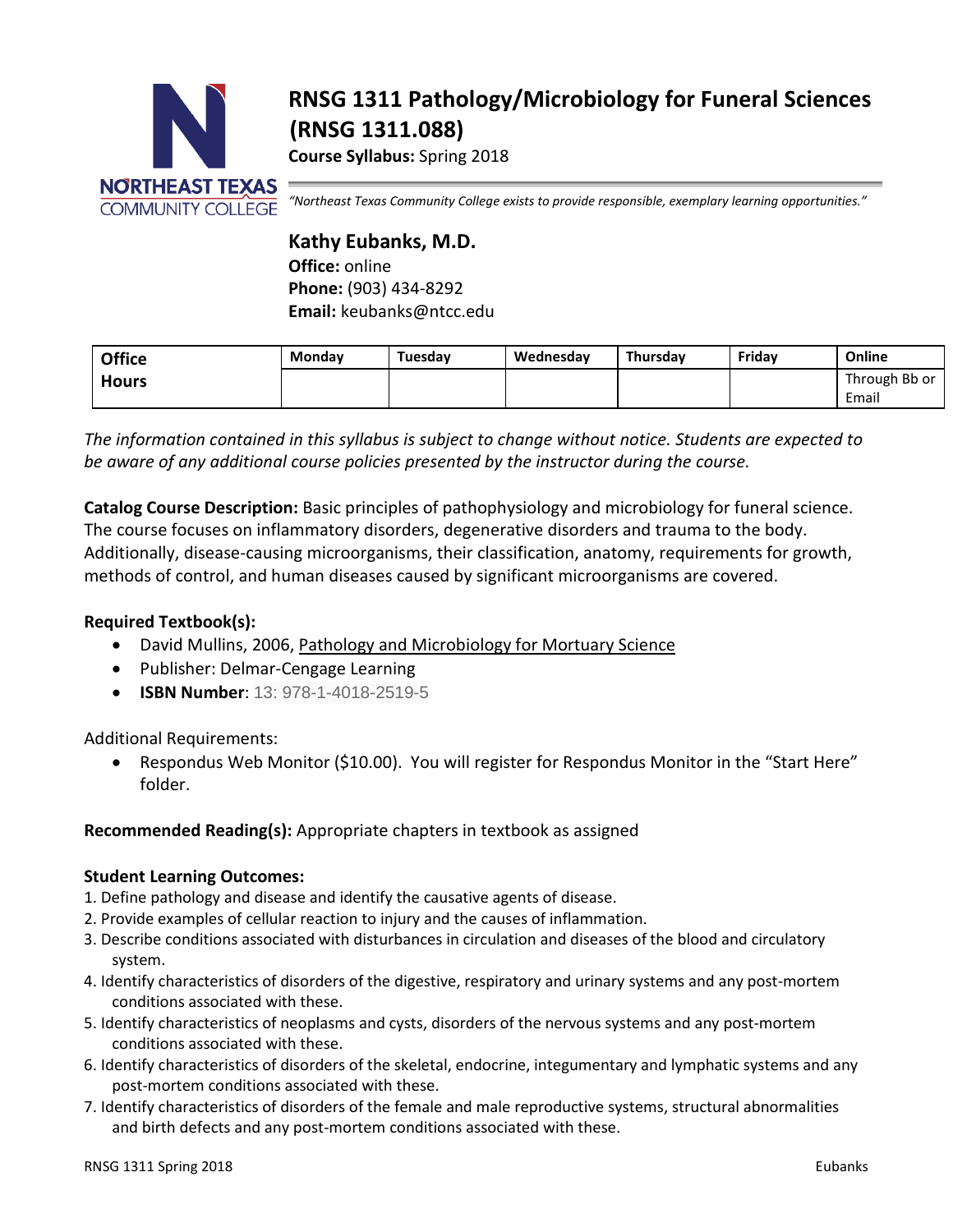- 8. Understand characteristics of acellular infectious agents (viruses and prions) and cellular infectious agents (prokaryotes and eukaryotes).
- 9. Distinguish between mechanisms of physical and chemical agents to control microbial populations.

This is a 16 week online course in pathophysiology and microbiology designed for funeral sciences. All study materials, assignments, and exams will be delivered through the Blackboard Learning Management System at NTCC. Students should ensure that they have the appropriate hardware, software, and technical skills for completing all assignments and tests. Be prepared for a fast-paced activity-filled course! There will be work to do almost every day of the week.

#### **SCANS Skills:**

Basic Skills: reading, writing, arithmetic and mathematical operations, listening, speaking.

Thinking Skills: creative thinking, decision making, problem solving, visualize, knowing how to learn, and reasoning.

Personal Qualities: responsibility, self-esteem, sociability, self-management, integrity and honesty. Resources: time, money, materials and facilities, human resources.

Information: acquires, evaluates, organizes, maintains, interprets, and uses computers.

Interpersonal: participates in teams, teaches others, serves clients, exercises leadership, negotiates, works with diversity.

Systems: understands systems, monitors and corrects performance, improves or designs systems. Technology: works with a variety of technologies.

#### **Lecture Readings and Discussions:**

- Week 1- Chapter 1 & 2
- Week 2- Chapter 3 & 5; Appendix B
- Week 3-<br>
Chapter 6 & 7
- Week 4- Chapter 8 & 9; Appendix C & D
- Week 5- Chapter 10 & 11; Appendix E & F
- Week 6- Chapter 12 & 13; Appendix G & H
- Week 7- Chapter 14, 15 & 4; Appendix I & J
- Week 8- Chapter 16 & 17; Appendix K & L
- Week 9- Chapter 18 & 19; Appendix M & N
- Week 10- Midterm Review and Exam
- Week 11- Chapter 20 & 21
- Week 12- Chapter 22 & 23
- Week 13- Chapter 24 & 25
- Week 14- Chapter 26 & 27
- Week 15- Chapter 28 and Final Exam Review
- Week 16- Final Exam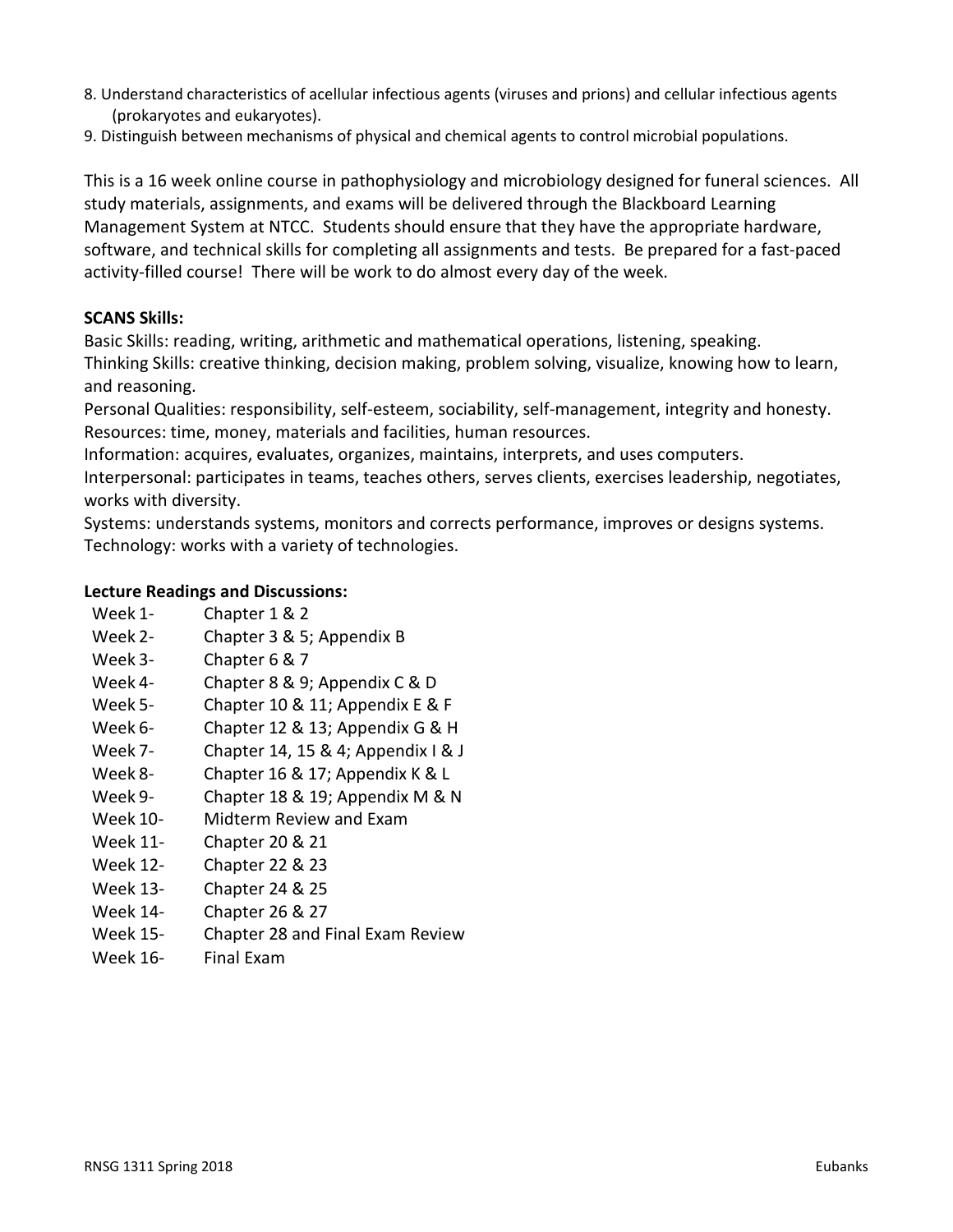#### **Evaluation/Grading Policy:**

Grades will be calculated as follows:

| <b>Weekly Discussion Postings 20%</b> |     |
|---------------------------------------|-----|
| <b>Case Studies</b>                   | 20% |
| <b>Weekly Quizzes</b>                 | 20% |
| Mid-term Exam                         | 20% |
| Final Exam                            | 20% |

Final Grades will be determined as follows:

 $90.0 -- 100 = A$  $80.0 -- 89.9 = B$  $70.0 -- 79.9 = C$  $60.0 -- 69.9 = D$ 59.9 and  $\leq$  = F

#### **Assignments, Weekly Quizzes, Mid-term and Final Exams:**

- Weekly assignments include case study reports and discussion postings.
- Weekly quizzes will cover the reading material in the assigned chapters and appendices. Each weekly quiz will be taken through Respondus Monitor. You are required to use LockDown Browser with a webcam, which will record you during an online, nonproctored exam. (The webcam feature is sometimes referred to as "Respondus Monitor." Your computer must have a functioning webcam and microphone. There is a **\$10.00 fee** to use Respondus Monitor payable to Respondus when you first download the program). The quizzes are intended to prepare you for the mid-term exam and the final. Read the information in the "Start Here" folder to familiarize yourself with the process for downloading the browser and using the webcam.
- The mid-term and final exams are proctored exams which you must take in person at a college testing center or public library with a proctoring service. Failure to take the midterm and/or final exams will result in a grade of "F" for the course. If you reside in the NTCC service area, you must take the midterm and final on campus at the NTCC testing center on the main campus. The testing center is located on the main campus of NTCC in the Student Services Building. The hours of the testing center are: Monday—Thursday 8:00 a.m. to 6:00 p.m. and Friday 8:00 a.m. to 12:00 p.m. If you do not reside in the NTCC service area, you will be asked to contact the instructor the first two weeks of the semester and identify a college testing center (preferred) or public library with an exam proctoring service where you can be proctored while taking these exams. Please be aware that other college testing centers or libraries may charge a fee for you to use their facilities. You will need to provide the physical address, email address and phone number for the proposed proctoring location. The instructor will contact the center to verify the appropriateness of the location for approval. BioSig will provide your instructor with an independent report identifying the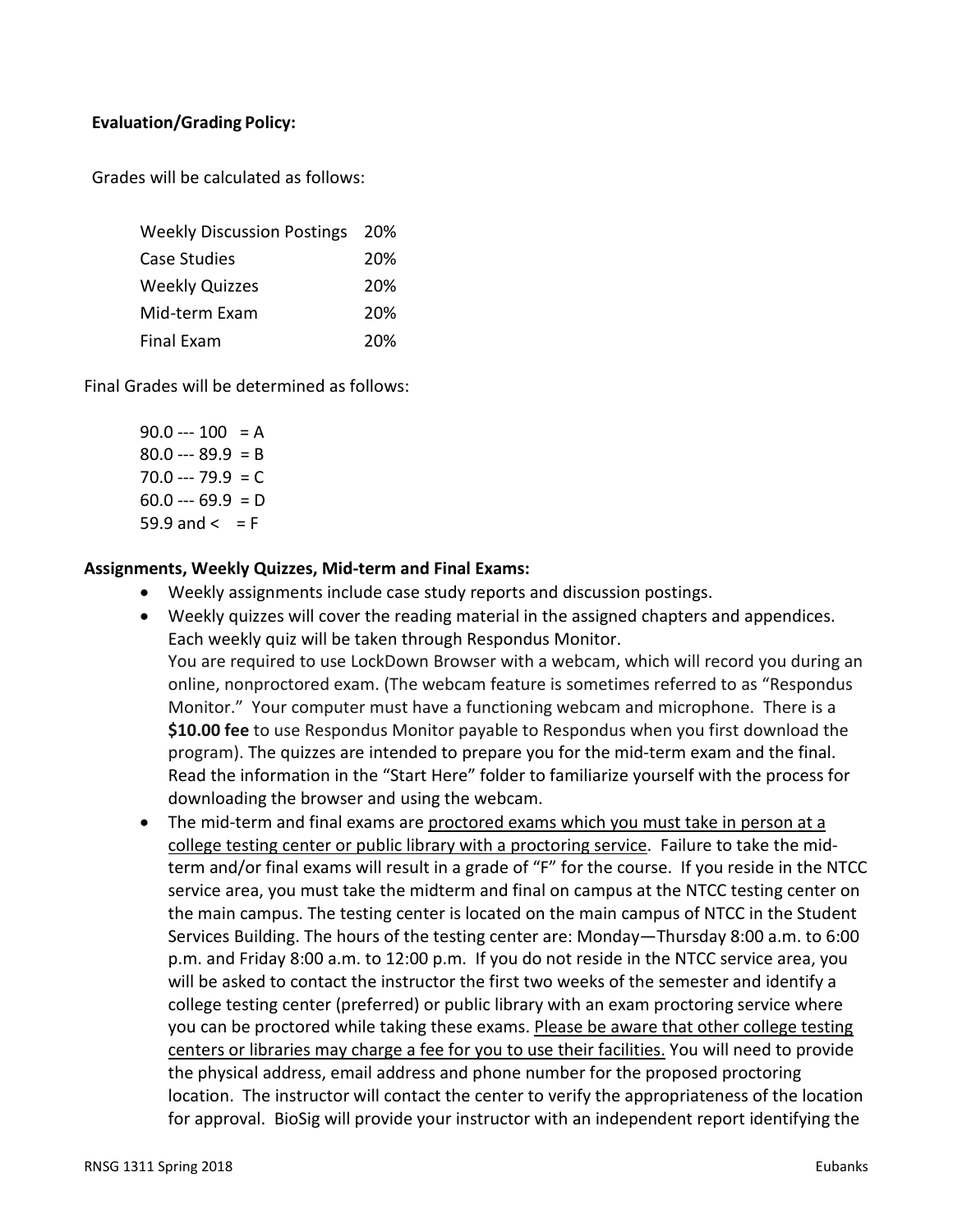IP address of the computer and the internet provider of your proctored test. Proctored exams must be taken using the testing center's network. Mobile hot spots are not acceptable when taking the mid-term and final exams.

### **Student & College Responsibilities/Expectations:**

- Northeast Texas Community College is a "community of scholars." Please remember that you and all of the students in this class are pursuing very important goals in your lives. As scholars, I expect every student to be courteous to other students and the instructor in all online experiences.
- All colleges and universities must remain diligent in their pursuit of assuring the academic integrity of their courses to maintain their accreditation status with Southern Association of Colleges and Schools and the Texas Higher Education Coordinating Board. The academic integrity of NTCC's online courses is maintained with the documented use of BioSig and proctored mid-term and final examinations.
- As your instructor, I will make a conscientious effort to provide you with a variety of teaching and learning formats to help you in your efforts to be successful in pathology/microbiology. I deeply care about your learning experience and your success in this course, however that ultimate success does depend largely on **YOU**. Your success can be maximized and your potential achieved by making the commitment to meet these online expectations:
	- Schedule and plan to complete all assignments and submit them when they are due. Be sure to print off the calendar to help you keep up with assignment due dates.
	- Be sure to do all of your own work. Collusion and plagiarism are acts of academic dishonesty. Work that is copied and pasted directly from any website is not acceptable in any form on any assignment. See the Student Handbook, p. 90 for definitions of collusion, plagiarism, and cheating. Infractions can result in severe grading penalties or failure.
	- The last day to drop the course with a grade of W is **Thursday, April 12, 2018.** If circumstances require you to withdraw from this course, you must do so by that date. It is the **student's responsibility** to initiate the withdrawal with the registrar's office. **Failure to officially withdraw will result in your receiving a grade of F.**

#### **NTCC Academic Honesty Statement:**

"Students are expected to complete course work in an honest manner, using their intellects and resources designated as allowable by the course instructor. Students are responsible for addressing questions about allowable resources with the course instructor. NTCC upholds the highest standards of academic integrity. This course will follow the NTCC Academic Honesty policy stated in the Student Handbook." The college expects all students to engage in academic pursuits in a manner that is beyond reproach. Students are expected to maintain complete honesty and integrity in their academic pursuit. Academic dishonesty such as cheating, plagiarism, and collusion is unacceptable and may result in disciplinary action. Refer to the student handbook for more information on this subject.

#### **ADA Statement:**

It is the policy of NTCC to provide reasonable accommodations for qualified individuals who are students with disabilities. This College will adhere to all applicable federal, state, and local laws,